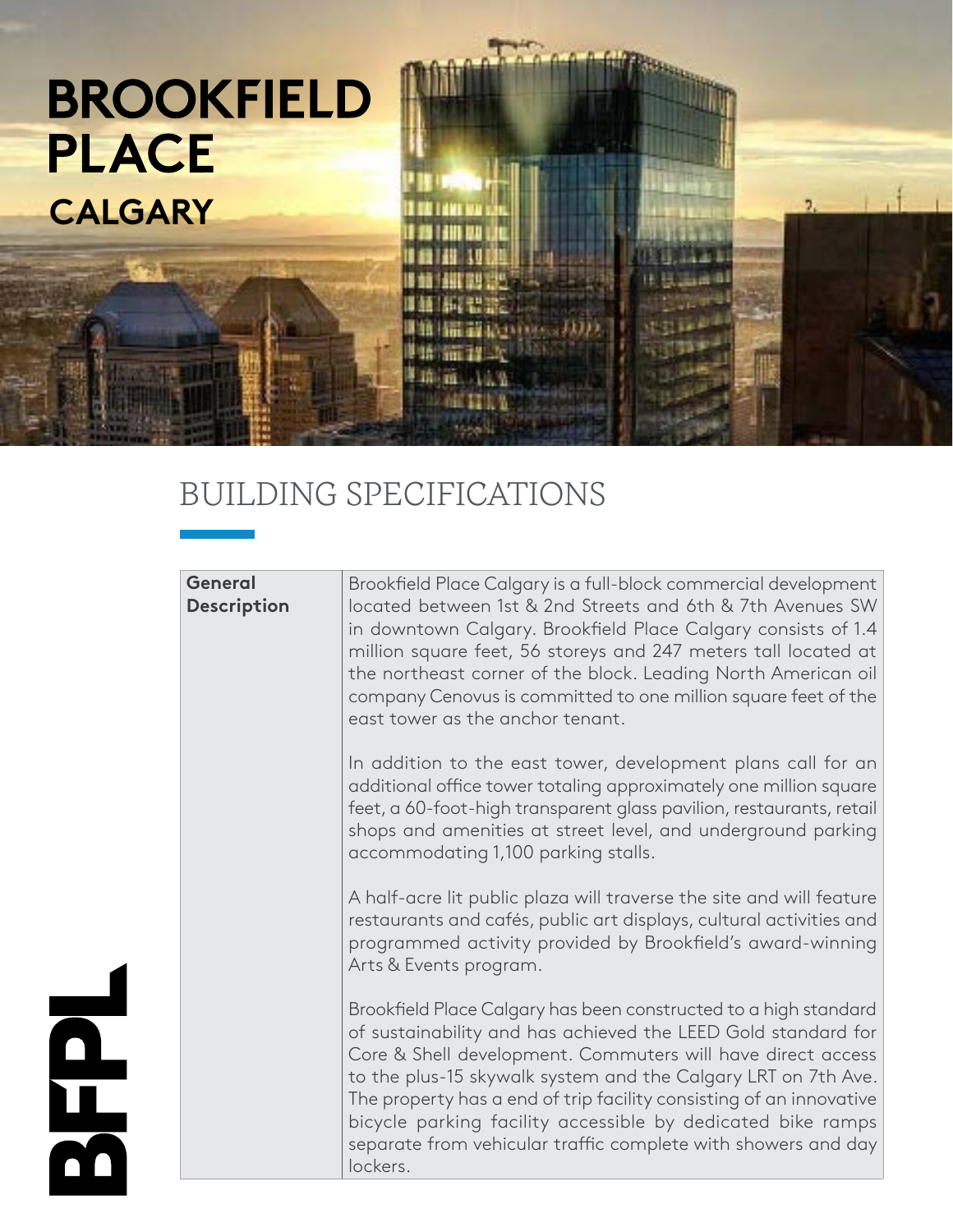| Design Architect                                              | Arney Fender Katsalidis<br>Dialog                                                                                                                                                                                         |
|---------------------------------------------------------------|---------------------------------------------------------------------------------------------------------------------------------------------------------------------------------------------------------------------------|
| <b>General</b><br>Contractor                                  | EllisDon                                                                                                                                                                                                                  |
| <b>Mechanical</b><br><b>Engineer</b>                          | The Mitchell Partnership Inc. - Toronto                                                                                                                                                                                   |
| <b>Electrical</b><br><b>Engineer</b>                          | Mulvey & Banani International Inc. - Toronto                                                                                                                                                                              |
| <b>Structural</b><br><b>Engineer</b>                          | <b>Entuitive Corporation</b>                                                                                                                                                                                              |
| Completion<br><b>Date</b>                                     | East Tower-2017 Completion                                                                                                                                                                                                |
| <b>Building Height</b>                                        | East Tower - 56 storeys (247 m, 810 ft) no 13th floor                                                                                                                                                                     |
| <b>Design Load</b>                                            | Live Loads:<br>East Tower 4-56 3.84 kPa average                                                                                                                                                                           |
| <b>Rentable Area</b>                                          | East Tower-1,400,000 square feet of office space<br>East Retail-16,600 square feet of retail space<br>Pavilion-5,300 square feet of retail space                                                                          |
| <b>Typical Floor</b><br><b>Area</b>                           | East Tower-26,500 square feet                                                                                                                                                                                             |
| <b>Ceiling Heights</b>                                        | Standard floor to ceiling height is:<br>East Tower 9' (2.75 m)                                                                                                                                                            |
| <b>Parking</b><br><b>Clearance</b>                            | 6'10''                                                                                                                                                                                                                    |
| <b>Mullion Spacing</b>                                        | 58.9" inches centre to centre                                                                                                                                                                                             |
| <b>Exterior Column</b>                                        | Exterior column spacing centre to centre is 354" for all columns except                                                                                                                                                   |
| <b>Spacing</b>                                                | the spacing between the centre two columns on the North and South<br>side on gridlines D and E are 472".                                                                                                                  |
| Heating,<br><b>Ventilation and</b><br><b>Air Conditioning</b> | Air changes - minimum of 6.4 per hour per floor.<br>Fresh Air-minimum of 20 cfm/person per 125 square feet.                                                                                                               |
| <b>Design Criteria</b>                                        | The building's HVAC systems are designed to meet or exceed ASHRAE<br>requirements                                                                                                                                         |
| <b>Heat</b>                                                   | Heat is supplied by boilers in the east mechanical rooms. Boilers are both<br>condensing and non-condensing hot water types.                                                                                              |
| <b>Air Conditioning</b>                                       | Cooling is provided by mechanical chillers in the east mechanical plant.<br>Sophisticated automation systems control the interior and perimeter air<br>handling units to conserve energy and optimize indoor air quality. |
| <b>Standard</b><br><b>Hours of HVAC</b><br>Operation          | 7:30 a.m. to 6:00 p.m. Monday through Friday                                                                                                                                                                              |
| Electricity                                                   | Building-standard power:<br>East Tower-3 watts per sq ft. for tenant use<br>Back-up Power - 1 watt/sq. ft. from diesel generator                                                                                          |